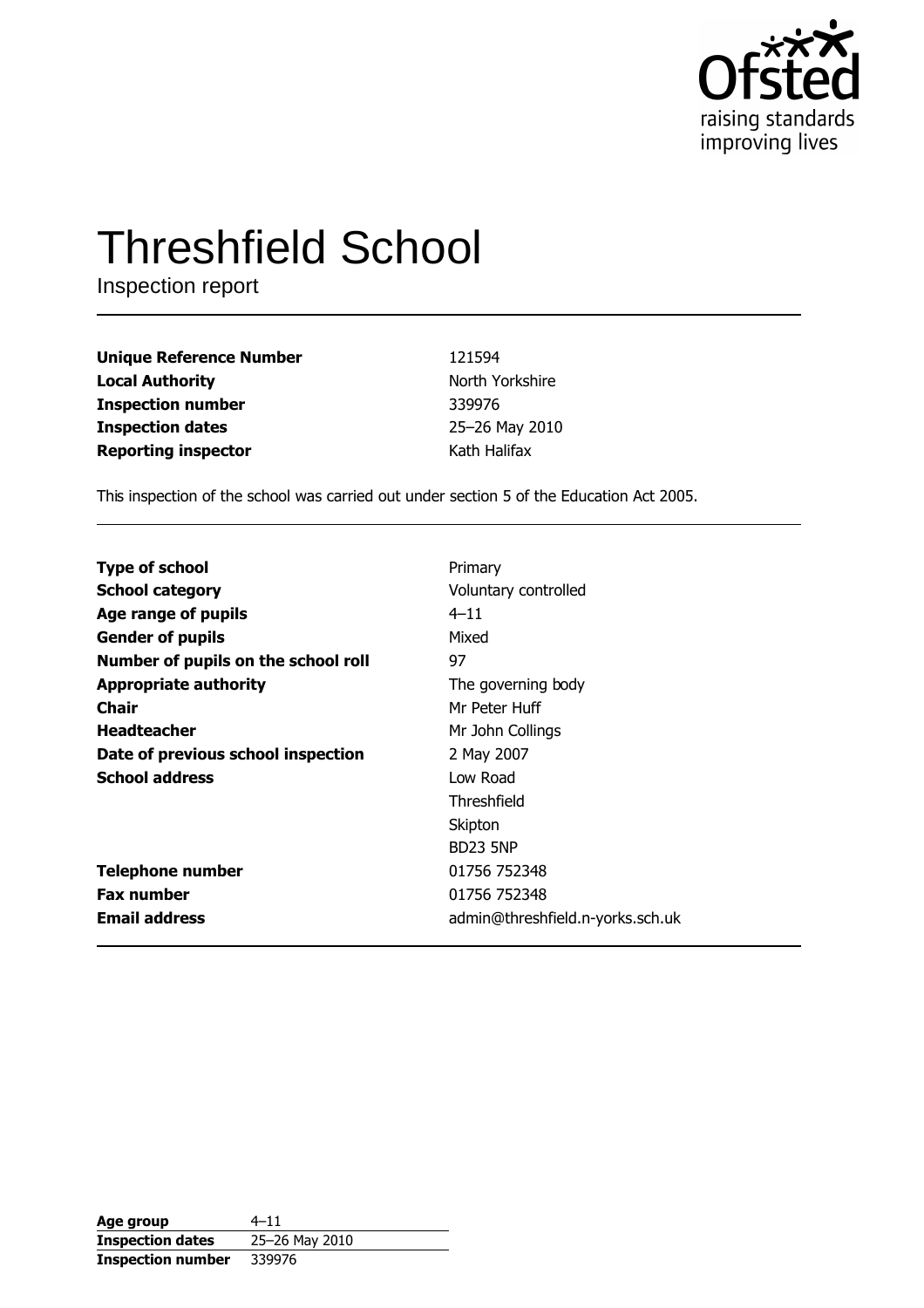The Office for Standards in Education, Children's Services and Skills (Ofsted) regulates and inspects to achieve excellence in the care of children and young people, and in education and skills for learners of all ages. It regulates and inspects childcare and children's social care, and inspects the Children and Family Court Advisory Support Service (Cafcass), schools, colleges, initial teacher training, work-based learning and skills training, adult and community learning, and education and training in prisons and other secure establishments. It rates council children's services, and inspects services for looked after children, safequarding and child protection.

Further copies of this report are obtainable from the school. Under the Education Act 2005, the school must provide a copy of this report free of charge to certain categories of people. A charge not exceeding the full cost of reproduction may be made for any other copies supplied.

If you would like a copy of this document in a different format, such as large print or Braille, please telephone 08456 404045, or email enquiries@ofsted.gov.uk.

You may copy all or parts of this document for non-commercial educational purposes, as long as you give details of the source and date of publication and do not alter the documentation in any way.

Royal Exchange Buildings St Ann's Square Manchester M2 7LA T: 08456 404045 Textphone: 0161 618 8524 E: enquiries@ofsted.gov.uk W: www.ofsted.gov.uk © Crown copyright 2010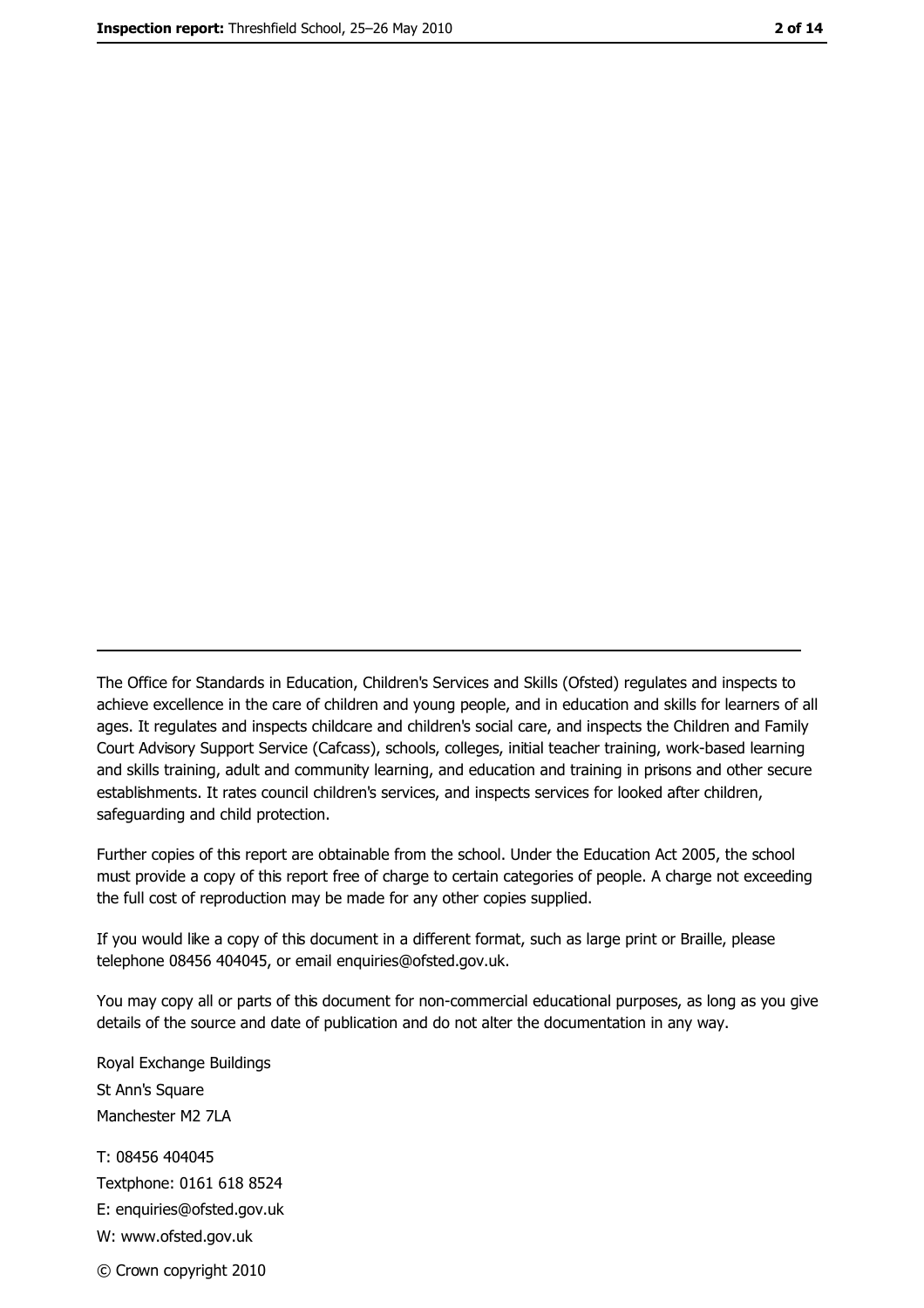# **Introduction**

This inspection was carried out by two additional inspectors. The inspectors visited nine lessons or parts of lessons taught by four different teachers. Further time was spent looking at pupils' work books and information about pupils' progress. Inspectors held meetings with governors, staff, and other professionals and looked at the school's review of its work, the current development plan, minutes of the governing body meetings, and documentation to ensure that pupils are safe. The responses to 61 parental questionnaires were analysed.

The inspection team reviewed many aspects of the school's work. It looked in detail at the following:

- pupils' attainment in writing  $\blacksquare$
- the effectiveness of initiatives to raise attainment at Key Stage 1  $\blacksquare$
- how well assessment is used to provide and plan for pupils who learn more slowly  $\blacksquare$
- the effectiveness of provision for children in the Early Years Foundation Stage.  $\blacksquare$

# Information about the school

This smaller-than-average primary school serves an area where most families are in employment. This is reflected in the low take-up of free school meals. Almost all pupils are of White British background. The proportion of pupils who experience learning difficulties and/or disabilities is average. Very few pupils have a statement of special educational needs, but the proportion of pupils with medical conditions is rising, as is the proportion of pupils with complex needs. The Early Years Foundation Stage caters for eight children who are taught full-time in the Reception class. The school has received a number of awards including the Healthy Schools Award, Investors in People status, and the North Yorkshire Quality Basic Skills Mark.

Following the recent retirement of the headteacher, the school is currently led by a senior teacher, and overseen by a consultant headteacher who is allocated one day a week. The post of headteacher has now been advertised.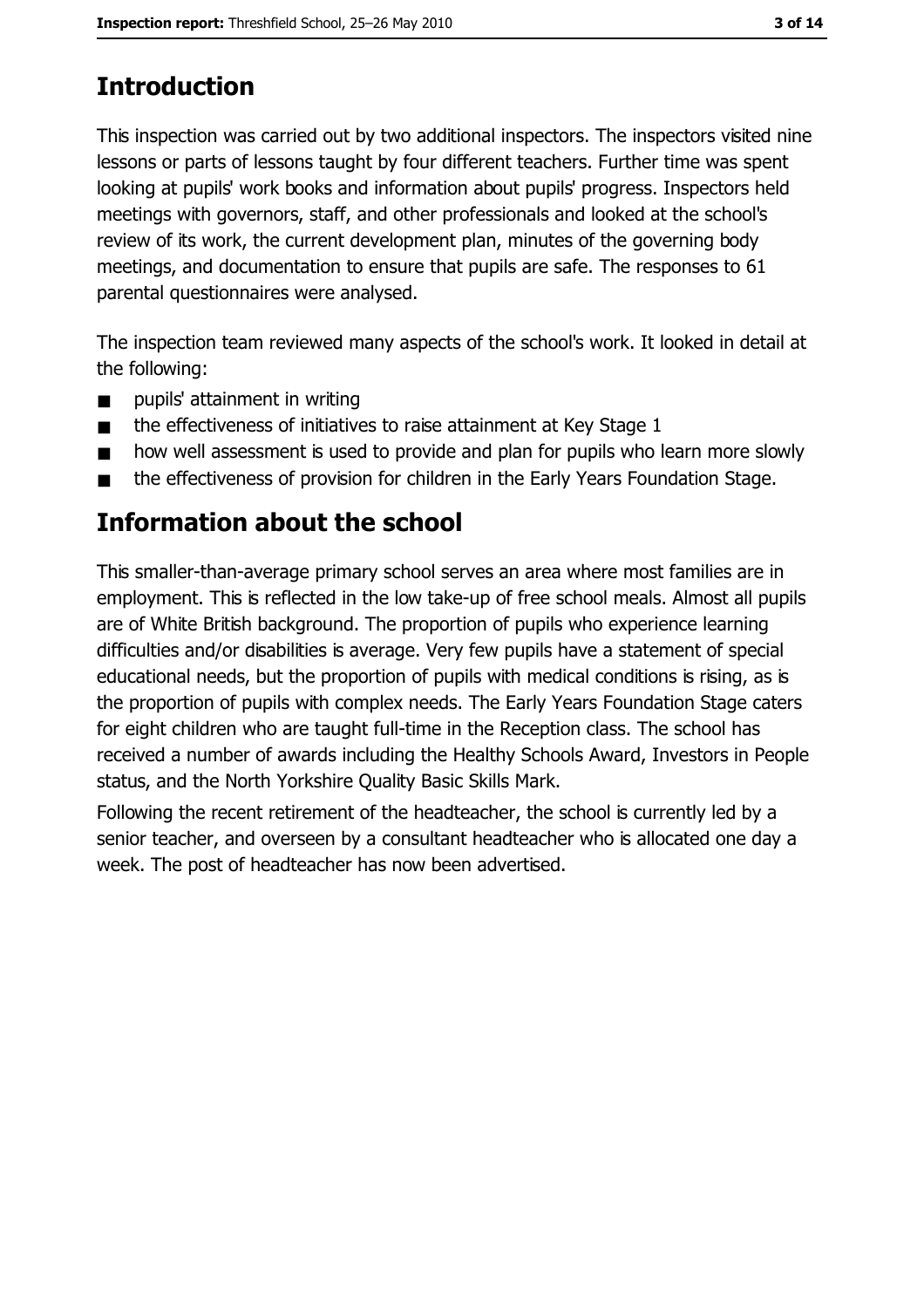# **Inspection judgements**

# Overall effectiveness: how good is the school?

### The school's capacity for sustained improvement

# **Main findings**

Despite a turbulent three years, owing to staffing difficulties, this is a good school that provides good value for money. Immediately following the last inspection, the school faced many challenges. The lack of consistent senior leadership left staff facing situations for which they had received no training. As a consequence, while the overall standards at the end of Year 6 remained above average, gaps appeared in the learning of various groups of pupils. The situation has, however, improved substantially during the current academic year under the knowledgeable leadership of a consultant headteacher and the tremendous efforts of the senior teacher. Pupils' achievements are now good and improving. The fall in attainment at Key Stage 1 has been reversed, and there are no longer significant differences in the performance of different groups of pupils. Pupils do not achieve as well in writing as they do in reading. Nevertheless, they make good progress overall because of good teaching and a relevant curriculum. This is recognised in the national awards that have been achieved, and in pupils' excellent behaviour and good personal development. The achievement of children in the Early Years Foundation Stage is satisfactory. The Reception class has only been operating in its present form for a matter of months. While there are some examples of good practice, overall provision is satisfactory. The outdoor area is not used to full advantage and opportunities for child-led learning are limited.

The consultant headteacher and senior teacher have worked with determination and tenacity to counteract disruption. Faced with a slowing in pupils' progress, their focus on improving classroom practice has paid dividends. School self-evaluation is now accurate and takes account of the views of staff and governors. Staff say they feel valued and part of a team. Confidence has been restored. Following a period when pupil numbers fell significantly, they are now rising. The skill and determination to take the school forward is evident, though the temporary nature of the current senior leadership makes the school's capacity to improve satisfactory.

### What does the school need to do to improve further?

- $\blacksquare$ Narrow the gap between attainment in writing and reading, by ensuring that pupils:
- $-$  use a variety of punctuation  $\blacksquare$
- use imaginative vocabulary  $\blacksquare$
- use complex sentence structures  $\blacksquare$
- $-$  improve their spelling.  $\blacksquare$
- Ensure the achievement of children in the Early Years Foundation Stage matches that of pupils in other key stages, by: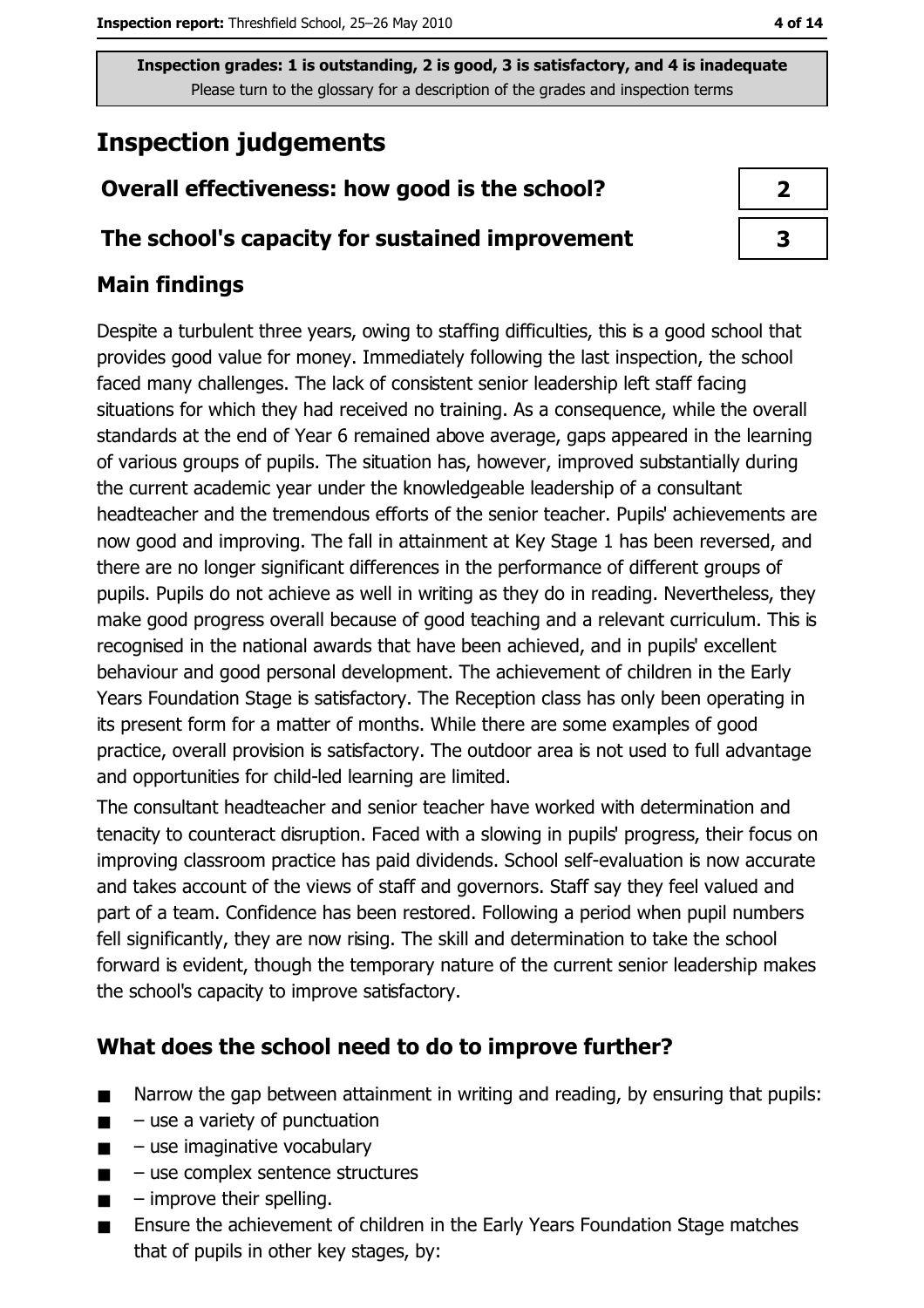- making better use of the outdoor provision  $\blacksquare$
- enabling children to make more choices and take the initiative for their learning
- recording incidental learning and using this when planning further activities.

### **Outcomes for individuals and groups of pupils**

Pupils enjoy their time in school, acquiring new knowledge and skills at a good rate. They show good concentration and are keen to do well. However, it is only over the past year that pupils have begun to take responsibility for their learning. Pupils comment that previously, much of their learning has been by rote, but are proud they are now clear about what they are learning, as opposed to what they are doing. Classrooms are now buzzing with pupils bursting to take their learning further.

On entry to, and on leaving, the Reception class children's attainment is above that expected for their age. In the two years following the previous inspection, the attainment of girls, and that of pupils who learn more slowly has fallen in Key Stage 1. As a result of far more rigorous assessment and better teaching, pupils' progress has accelerated and this is seen in much improved attainment in reading and mathematics. Similarly, the attainment of boys, and of pupils who learn more slowly, slipped in English at Key Stage 2. This resulted in a downturn in standards. Again, through better provision, this is much improved. However, while pupils produce a good amount of neatly presented work, their use of imaginative vocabulary, varied punctuation and sentence structure is underdeveloped. Attainment in mathematics has remained well above average since the last inspection, and in science, attainment is high.

Pupils make good gains in their personal life because of the good provision for their spiritual, moral, social and cultural development. They are exceptionally well behaved and have a clear set of values. Pupils conscientiously fulfil their roles as play leaders, in the office, or taking responsibilities at mealtimes. All endeavour to achieve the coveted daily Selected for Pride of Threshfield (SPOT) award. Pupils make a marked contribution to the school and wider community, planting bulbs, painting murals on toilet walls, through the creation of a butterfly garden and contributing items for international emergency boxes for overseas charities.

These are the grades for pupils' outcomes

 $\overline{2}$ 

The grades for attainment and attendance are: 1 is high; 2 is above average; 3 is broadly average; and 4 is low.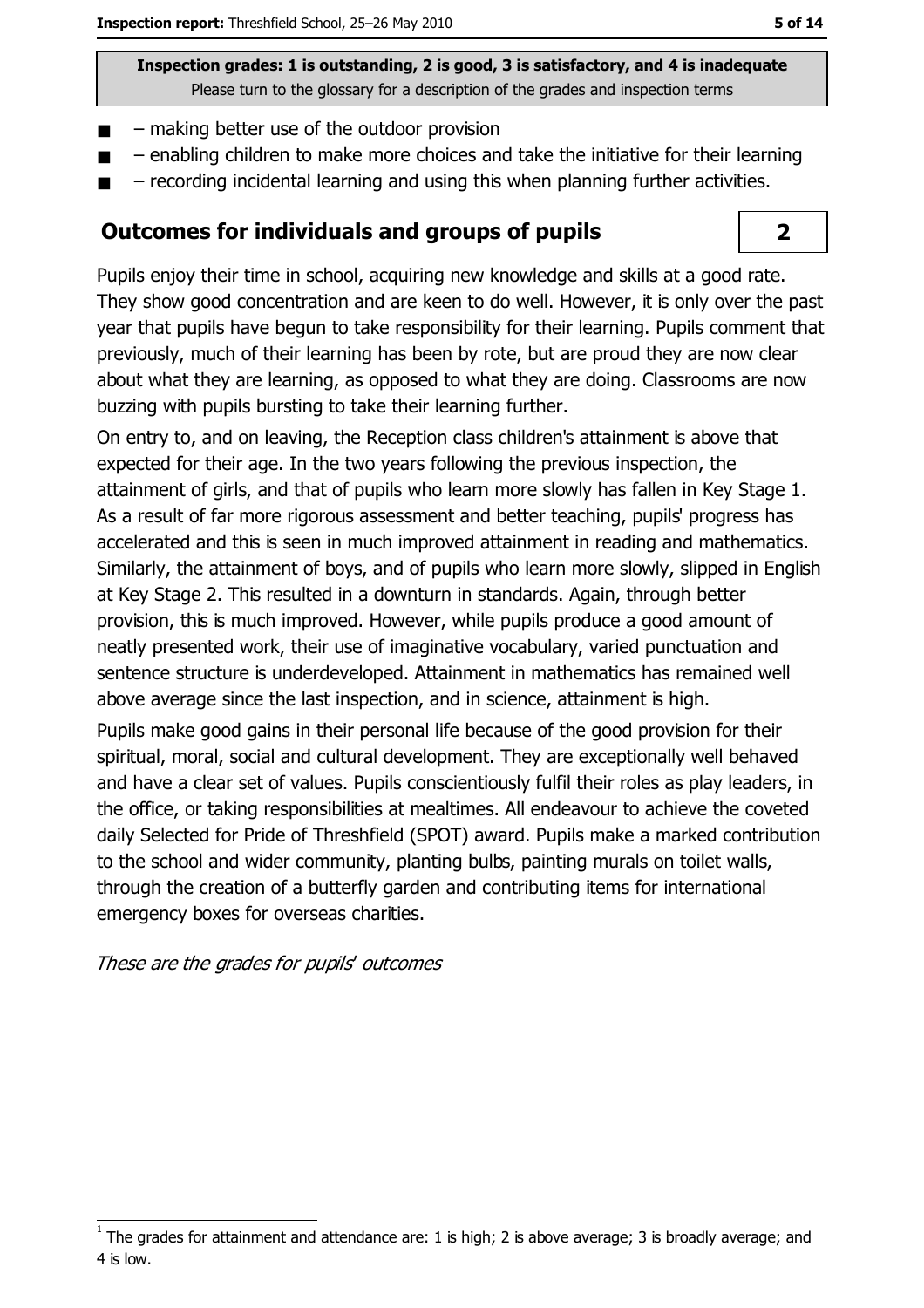| ۰.<br>× | ۰. |  |
|---------|----|--|
|---------|----|--|

| Pupils' achievement and the extent to which they enjoy their learning                                                     |                         |
|---------------------------------------------------------------------------------------------------------------------------|-------------------------|
| Taking into account:<br>Pupils' attainment <sup>1</sup>                                                                   | 2                       |
| The quality of pupils' learning and their progress                                                                        | $\mathcal{P}$           |
| The quality of learning for pupils with special educational needs and/or<br>disabilities and their progress               | $\overline{2}$          |
| The extent to which pupils feel safe                                                                                      | $\overline{\mathbf{2}}$ |
| <b>Pupils' behaviour</b>                                                                                                  | 1                       |
| The extent to which pupils adopt healthy lifestyles                                                                       | $\overline{\mathbf{2}}$ |
| The extent to which pupils contribute to the school and wider community                                                   |                         |
| The extent to which pupils develop workplace and other skills that will<br>contribute to their future economic well-being | $\overline{\mathbf{2}}$ |
| Taking into account:                                                                                                      | 3                       |
| Pupils' attendance <sup>1</sup>                                                                                           |                         |
| The extent of pupils' spiritual, moral, social and cultural development                                                   | 2                       |

#### How effective is the provision?

Teachers have a good command of the subjects they teach and are successful in encouraging pupils to be active learners. For example, pupils' understanding and rate of progress increased in a science lesson as they discussed their thoughts on 'air resistance' with a partner, and devised activities to demonstrate how the rate at which an object falls is determined by its surface area. Planning is detailed with tasks now carefully matched to the ability and interest of the wide age and ability span in each class. Teachers know their pupils well and use a range of methods to ensure all are fully included in all lessons. Skilled support assistants contribute considerably to pupils' learning in individual and group work, but their time is not always utilised well in the introduction to lessons. Very good systems have been introduced to keep a check on pupils' progress. As this is now undertaken half-termly, pupils needing additional help are quickly identified and programmes put in place to boost their learning.

Pupils take pleasure in learning because the curriculum is varied and meaningful. For example, pupils are acquiring a good knowledge of their National Park and of the history of their 300-year-old school. Pupils gain a range of skills and health benefits from a wide array of sports on offer. A variety of activities, including producing the school newsletter, extends the competencies of pupils who have a gift or talent. Frequent visits and visitors to the school enrich the curriculum and broaden pupils' horizons. Popular evening clubs add to pupils' enjoyment and learning.

Pupils receive good pastoral care to help them to succeed and play a full part in school life. They say they feel safe and understand how to live a healthy lifestyle. Skilled personal support and close liaison with other agencies ensure the well-being of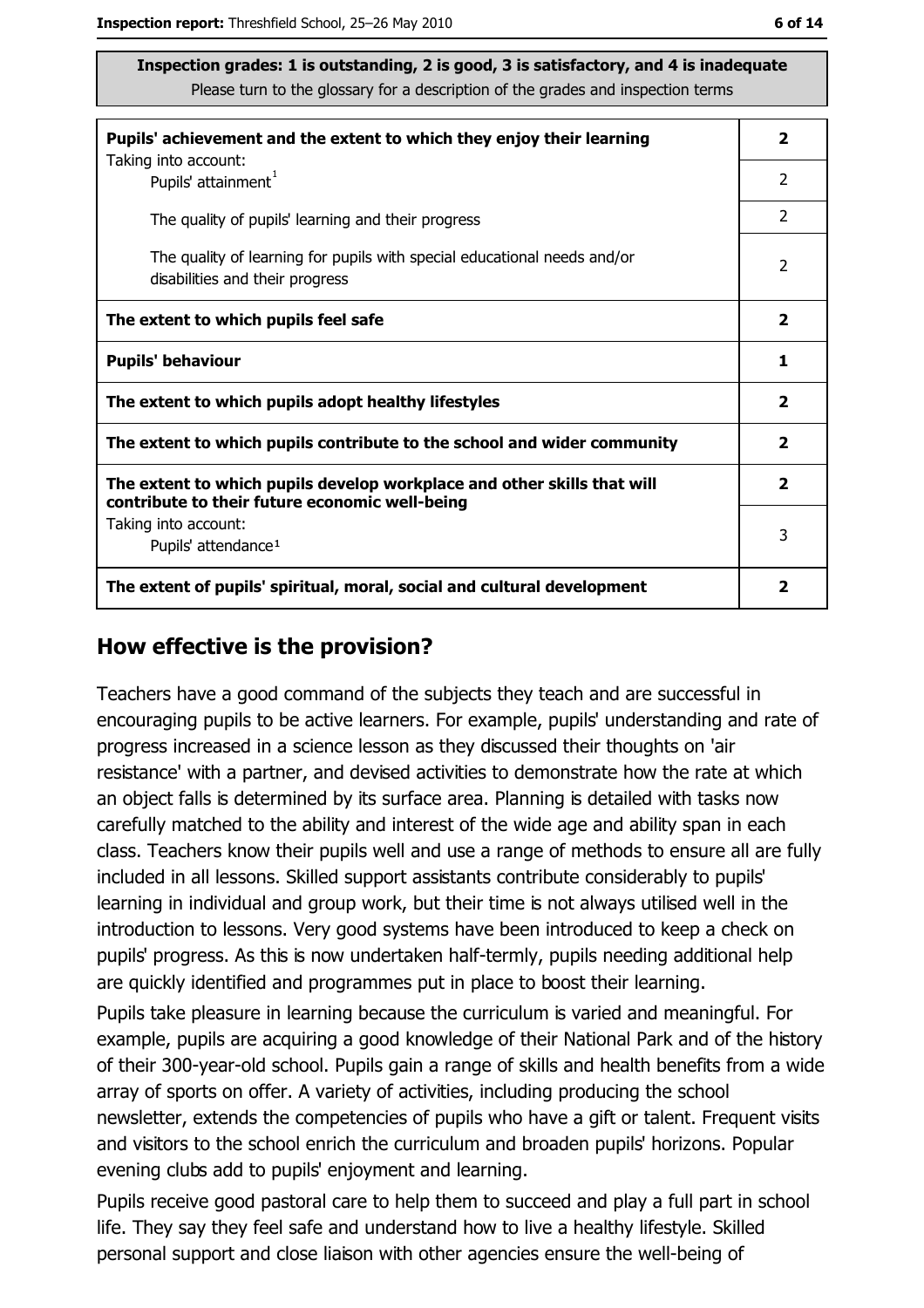Inspection report: Threshfield School, 25-26 May 2010

Inspection grades: 1 is outstanding, 2 is good, 3 is satisfactory, and 4 is inadequate Please turn to the glossary for a description of the grades and inspection terms

vulnerable pupils. As a result of good training, and effective contacts with health professionals, well-thought-out care plans have been devised enabling pupils with medical needs to manage their conditions well. The early identification and provision for pupils with special educational needs and/or disabilities have changed for the better over the past year. These pupils are identified early and, alongside pupils who learn more slowly, are given good additional support. Focused teaching and attention to their individual 'Passport to Learning' allow them to now make similar progress to their classmates.

#### These are the grades for the quality of provision

| The quality of teaching                                                                                    |                         |
|------------------------------------------------------------------------------------------------------------|-------------------------|
| Taking into account:<br>The use of assessment to support learning                                          |                         |
| The extent to which the curriculum meets pupils' needs, including, where<br>relevant, through partnerships | $\overline{\mathbf{2}}$ |
| The effectiveness of care, guidance and support                                                            |                         |

### How effective are leadership and management?

The consultant headteacher has been instrumental in moving the school forward over the past year. Faced with the need to address an overwhelming number of issues, he has prioritised those needing most attention and provided excellent professional training to enable the staff to be self-sufficient when his tenure comes to an end. The staffing has been restructured, and all are now clear about their roles and responsibilities. All the required policies are up to date and provide good guidance. Under his leadership, the senior teacher has the skills to manage the school. The senior teacher's work on tracking pupils' progress, and in managing the provision for pupils with special educational needs and/or disabilities, as well as those who learn more slowly, has made a significant contribution to pupils' increased rate of progress.

Governors are committed and supportive of the school. However, until the past couple of years, they have not had a full understanding of its strengths and weaknesses of the school. They now have an accurate evaluation of the school's needs and have remained loyal, despite having to make some difficult staffing decisions, including redundancies. Resolute to be financially stable, they are tackling the projected budget deficit head on. Governors have a strong commitment to all aspects of pupils' health, safety and welfare. Safeguarding and recruitment procedures are good and are reviewed and updated regularly, as are those for child protection. The school is a cohesive, harmonious, outward looking community, not just to the village but to the wider and global community. The links with and the exchange of teachers and letters with a school in India have been a revelation to pupils, though links with a United Kingdom school, with pupils from different social backgrounds, are at an early stage.

The school works well to promote equality of opportunity and to celebrate diversity. The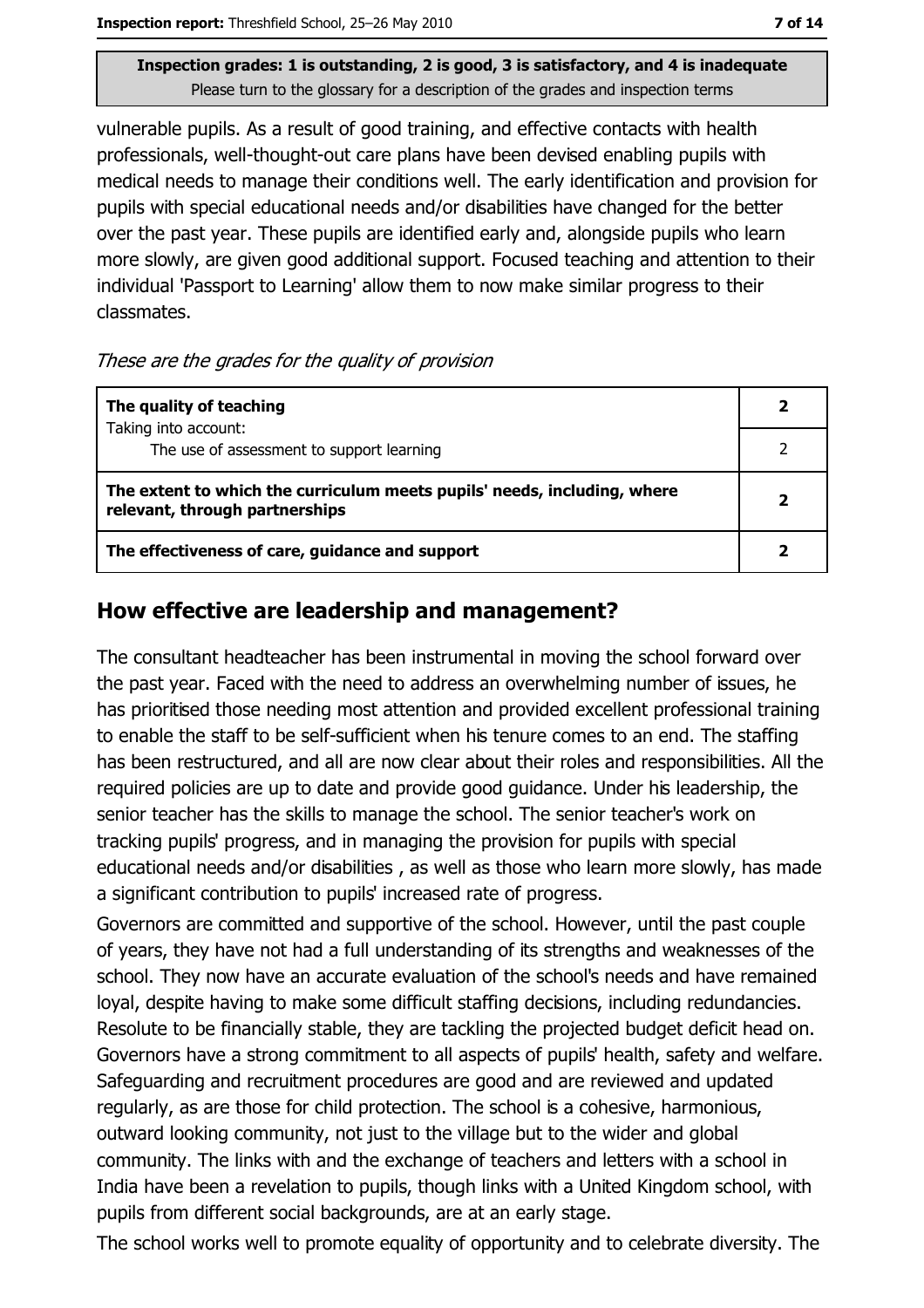style of teaching is inclusive and brings out individual pupil's strengths. Leaders have successfully remedied the variations in progress for different groups. Links with other schools benefit pupils' learning well. For example, contact with the local special school improves the provision for pupils with complex needs, while the skills of those with a sporting talent are furthered through connections with the specialist sport school.

These are the grades for leadership and management

| The effectiveness of leadership and management in embedding ambition and<br>driving improvement                                                                     | 2                       |
|---------------------------------------------------------------------------------------------------------------------------------------------------------------------|-------------------------|
| Taking into account:<br>The leadership and management of teaching and learning                                                                                      | 2                       |
| The effectiveness of the governing body in challenging and supporting the<br>school so that weaknesses are tackled decisively and statutory responsibilities<br>met | 3                       |
| The effectiveness of the school's engagement with parents and carers                                                                                                | $\overline{\mathbf{2}}$ |
| The effectiveness of partnerships in promoting learning and well-being                                                                                              | 2                       |
| The effectiveness with which the school promotes equality of opportunity and<br>tackles discrimination                                                              | 2                       |
| The effectiveness of safeguarding procedures                                                                                                                        | $\overline{\mathbf{2}}$ |
| The effectiveness with which the school promotes community cohesion                                                                                                 | $\overline{\mathbf{2}}$ |
| The effectiveness with which the school deploys resources to achieve<br>value for money                                                                             | 2                       |

# **Early Years Foundation Stage**

Children enjoy their time in the Reception class and take great pleasure in discussing the pictorial records of their learning with visitors. Adults have worked hard to provide activities indoors and outside in all areas of children's learning. Whilst the indoor area successfully promotes children's language and literacy and number skills, the outdoor area is not fully utilised for this purpose. Teaching is satisfactory overall. It is good for the teaching of new sounds, early reading and for calculation. Improvements have been made to the organisation of the Early Years Foundation Stage to enable children to choose activities, but adults sometimes step in too quickly with ideas instead of leaving children to solve problems or use their imaginations. The Early Years Foundation Stage leader is not a specialist in the education of young children, but has willingly undertaken training. This is showing in the way in which topics are planned to cover all areas of learning and children's interests. Children especially enjoyed packing their rucksacks prior to setting off on their 'hike'. Thought had been given to the provision of binoculars and in encouraging children to listen to birdsong, but while adults recorded achievement conscientiously, children's incidental learning in this activity was not noted. Comprehensive policies and procedures ensure that children are well protected and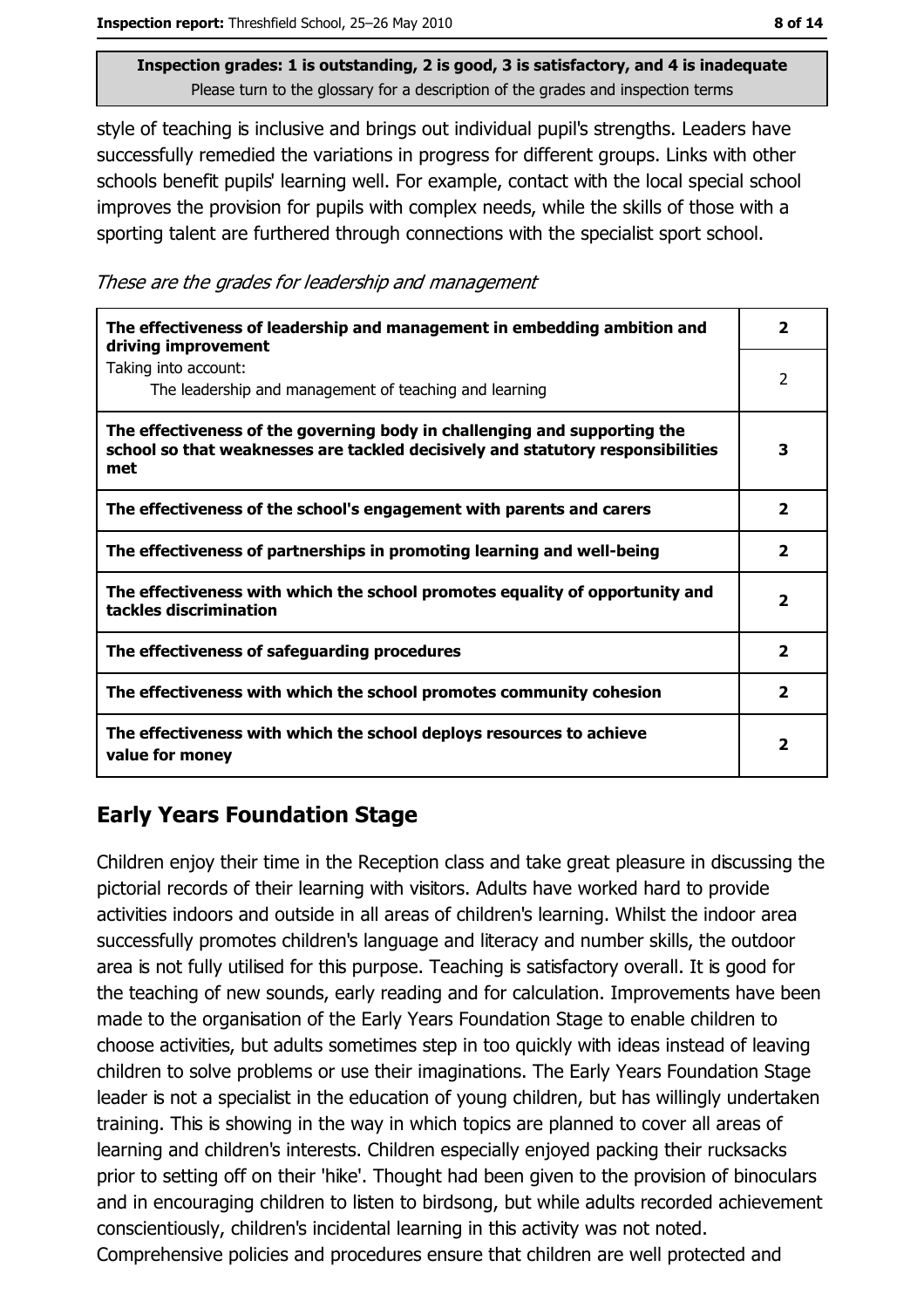supported and all welfare requirements are met.

These are the grades for the Early Years Foundation Stage

| <b>Overall effectiveness of the Early Years Foundation Stage</b>                             | 3 |
|----------------------------------------------------------------------------------------------|---|
| Taking into account:                                                                         |   |
| Outcomes for children in the Early Years Foundation Stage                                    |   |
| The quality of provision in the Early Years Foundation Stage                                 |   |
| The effectiveness of leadership and management of the Early Years<br><b>Foundation Stage</b> | 3 |

#### **Views of parents and carers**

A large majority of parents and carers returned their questionnaires. In addition, a high proportion had taken the time to make comments. Parents and carers are very positive about the school and their child's education. They are especially pleased with the provision for pupils with special educational needs and/or disabilities, the range of clubs available to pupils, and the much improved communications. A high percentage expressed concern at the length of time the school has been without a leader, but is full of praise for those who have taken on extra responsibilities. Inspection findings support the strengths identified by parents and carers.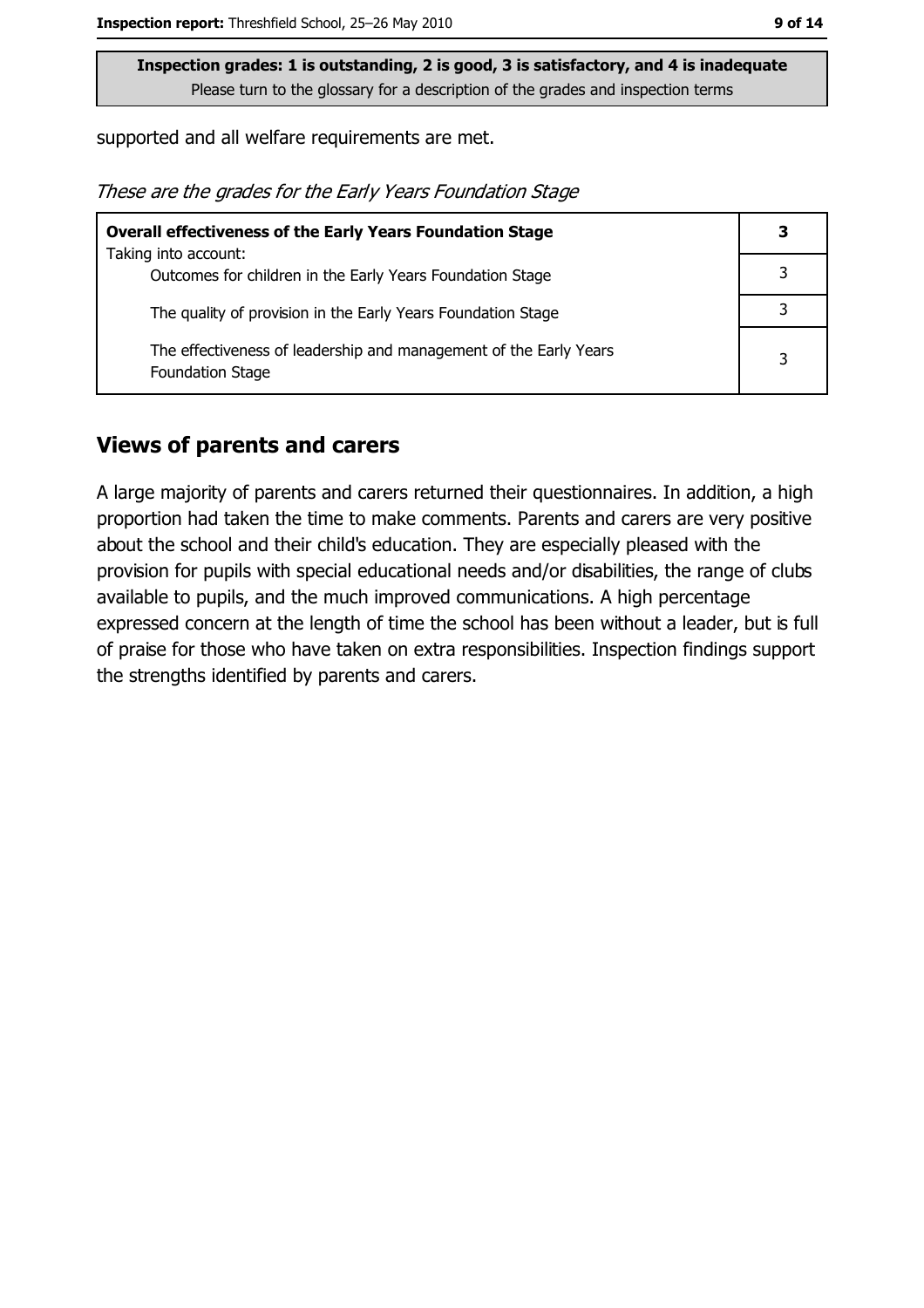#### Responses from parents and carers to Ofsted's questionnaire

Ofsted invited all the registered parents and carers of pupils registered at Threshfield School to complete a questionnaire about their views of the school.

In the questionnaire, parents and carers were asked to record how strongly they agreed with 13 statements about the school.

The inspector received 61 completed questionnaires by the end of the on-site inspection. In total, there are 100 pupils registered at the school.

| <b>Statements</b>                                                                                                                                                                                                                                       | <b>Strongly</b><br><b>Agree</b> |               | <b>Agree</b> |               | <b>Disagree</b> |                | <b>Strongly</b><br>disagree |                  |
|---------------------------------------------------------------------------------------------------------------------------------------------------------------------------------------------------------------------------------------------------------|---------------------------------|---------------|--------------|---------------|-----------------|----------------|-----------------------------|------------------|
|                                                                                                                                                                                                                                                         | <b>Total</b>                    | $\frac{1}{2}$ | <b>Total</b> | $\frac{0}{0}$ | <b>Total</b>    | $\frac{1}{2}$  | <b>Total</b>                | $\frac{1}{2}$    |
| My child enjoys school                                                                                                                                                                                                                                  | 38                              | 62            | 22           | 36            | 1               | $\overline{2}$ | 0                           | 0                |
| The school keeps my child<br>safe                                                                                                                                                                                                                       | 42                              | 69            | 19           | 31            | $\mathbf 0$     | 0              | 0                           | 0                |
| The school informs me<br>about my child's progress                                                                                                                                                                                                      | 31                              | 51            | 28           | 46            | 0               | 0              | 1                           | $\overline{2}$   |
| My child is making enough<br>progress at this school                                                                                                                                                                                                    | 33                              | 54            | 22           | 36            | 4               | $\overline{7}$ | 0                           | 0                |
| The teaching is good at this<br>school                                                                                                                                                                                                                  | 38                              | 62            | 22           | 36            | 0               | 0              | 0                           | 0                |
| The school helps me to<br>support my child's learning                                                                                                                                                                                                   | 29                              | 48            | 27           | 44            | $\mathbf 0$     | 0              | 0                           | 0                |
| The school helps my child to<br>have a healthy lifestyle                                                                                                                                                                                                | 40                              | 66            | 21           | 34            | $\mathbf 0$     | 0              | 0                           | $\mathbf 0$      |
| The school makes sure that<br>my child is well prepared for<br>the future (for example<br>changing year group,<br>changing school, and for<br>children who are finishing<br>school, entering further or<br>higher education, or<br>entering employment) | 34                              | 56            | 24           | 39            | $\mathbf{1}$    | $\overline{2}$ | $\mathbf 0$                 | $\mathbf 0$      |
| The school meets my child's<br>particular needs                                                                                                                                                                                                         | 29                              | 48            | 26           | 43            | 1               | $\overline{2}$ | 0                           | 0                |
| The school deals effectively<br>with unacceptable behaviour                                                                                                                                                                                             | 24                              | 39            | 28           | 46            | 5               | 8              | $\mathbf{1}$                | $\overline{2}$   |
| The school takes account of<br>my suggestions and<br>concerns                                                                                                                                                                                           | 27                              | 44            | 26           | 43            | 5               | 8              | 0                           | $\boldsymbol{0}$ |
| The school is led and<br>managed effectively                                                                                                                                                                                                            | 13                              | 21            | 34           | 56            | $\overline{7}$  | 11             | 3                           | 5                |
| Overall, I am happy with my<br>child's experience at this<br>school                                                                                                                                                                                     | 30                              | 49            | 27           | 44            | $\mathbf 0$     | 0              | 0                           | 0                |

The table above summarises the responses that parents and carers made to each statement. The percentages indicate the proportion of parents and carers giving that response out of the total number of completed questionnaires. Where one or more parents and carers chose not to answer a particular question, the percentages will not add up to 100%.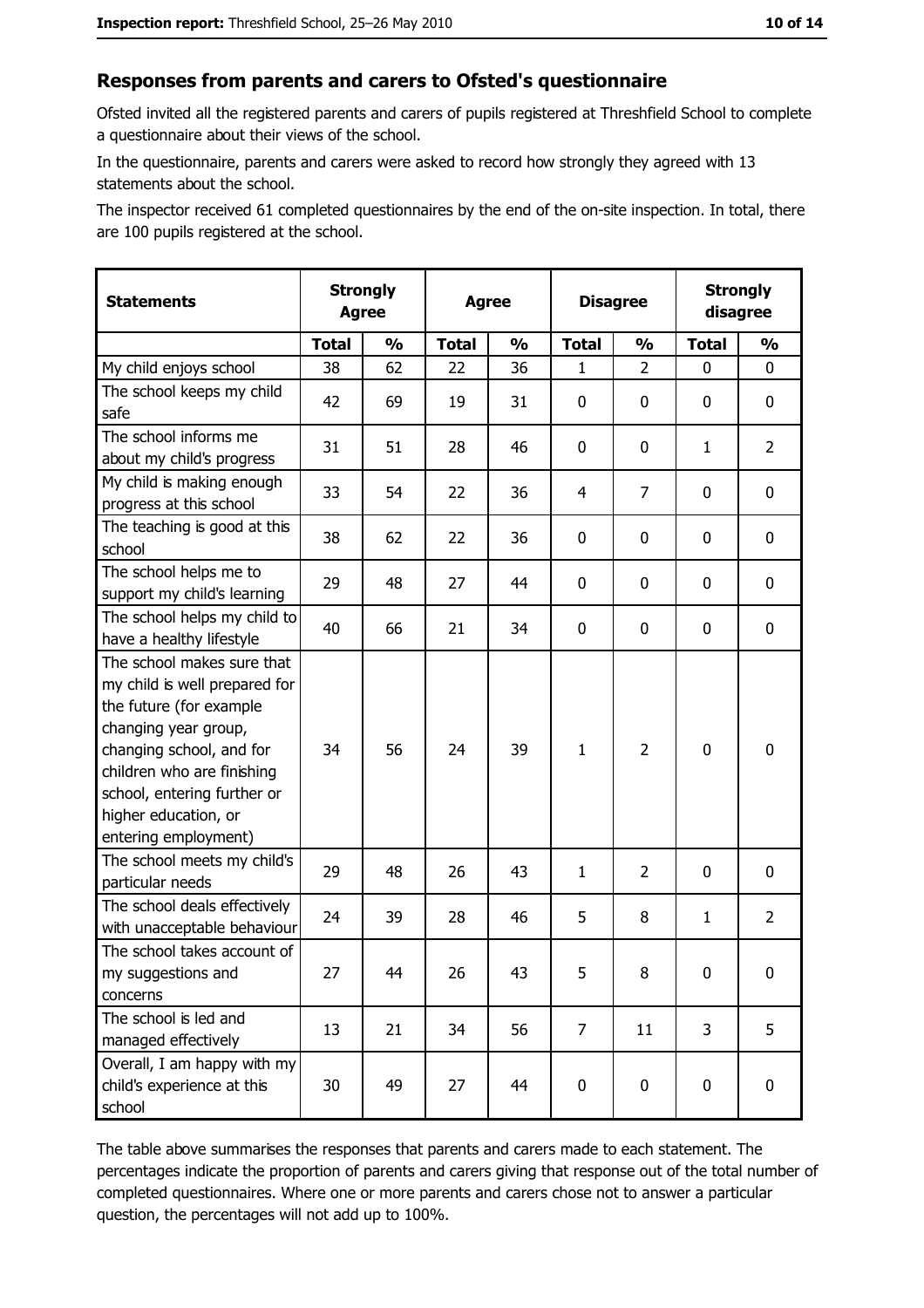# **Glossary**

| Grade   | <b>Judgement</b> | <b>Description</b>                                                                                                                                                                                                               |  |
|---------|------------------|----------------------------------------------------------------------------------------------------------------------------------------------------------------------------------------------------------------------------------|--|
| Grade 1 | Outstanding      | These features are highly effective. An oustanding<br>school provides exceptionally well for its pupils' needs.                                                                                                                  |  |
| Grade 2 | Good             | These are very positive features of a school. A school<br>that is good is serving its pupils well.                                                                                                                               |  |
| Grade 3 | Satisfactory     | These features are of reasonable quality. A satisfactory<br>school is providing adequately for its pupils.                                                                                                                       |  |
| Grade 4 | Inadequate       | These features are not of an acceptable standard. An<br>inadequate school needs to make significant<br>improvement in order to meet the needs of its pupils.<br>Ofsted inspectors will make further visits until it<br>improves. |  |

# What inspection judgements mean

### **Overall effectiveness of schools**

|                       | Overall effectiveness judgement (percentage of<br>schools) |      |                     |                   |
|-----------------------|------------------------------------------------------------|------|---------------------|-------------------|
| <b>Type of school</b> | <b>Outstanding</b>                                         | Good | <b>Satisfactory</b> | <b>Inadequate</b> |
| Nursery schools       | 51                                                         | 45   | 0                   | 4                 |
| Primary schools       | 6                                                          | 41   | 42                  | 10                |
| Secondary schools     | 8                                                          | 34   | 44                  | 14                |
| Sixth forms           | 10                                                         | 37   | 50                  | 3                 |
| Special schools       | 32                                                         | 38   | 25                  | 5                 |
| Pupil referral units  | 12                                                         | 43   | 31                  | 14                |
| All schools           | 9                                                          | 40   | 40                  | 10                |

New school inspection arrangements were introduced on 1 September 2009. This means that inspectors now make some additional judgements that were not made previously.

The data in the table above is for the period 1 September to 31 December 2009 and is the most recently published data available (see www.ofsted.gov.uk). Please note that the sample of schools inspected during the autumn term 2009 was not representative of all schools nationally, as weaker schools are inspected more frequently than good or outstanding schools.

Percentages are rounded and do not always add exactly to 100. Secondary school figures include those that have sixth forms, and sixth form figures include only the data specifically for sixth form inspection judgements.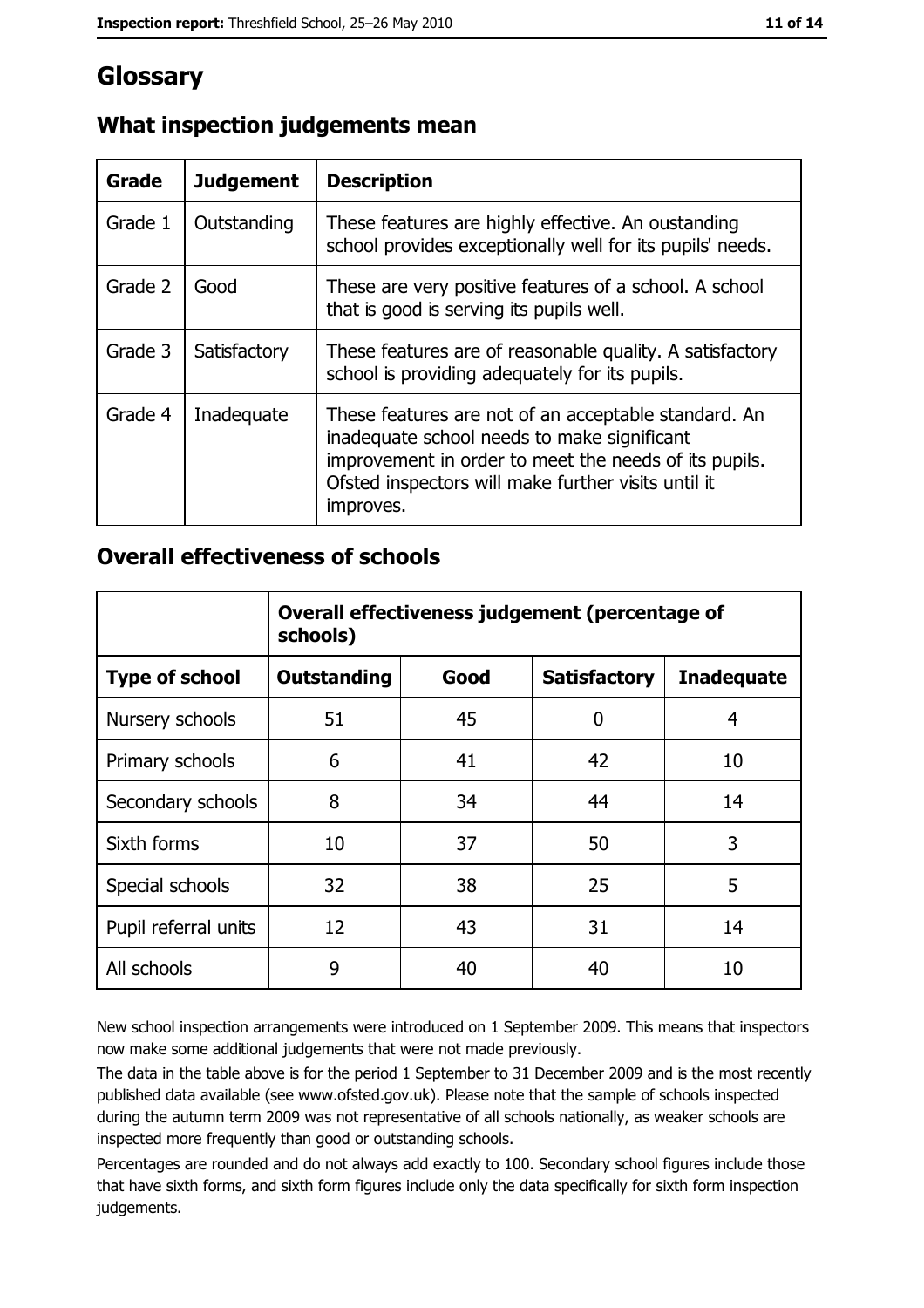# **Common terminology used by inspectors**

| Achievement:                  | the progress and success of a pupil in<br>their learning, development or training.                                                                                                                                                                                                                           |
|-------------------------------|--------------------------------------------------------------------------------------------------------------------------------------------------------------------------------------------------------------------------------------------------------------------------------------------------------------|
| Attainment:                   | the standard of the pupils' work shown by<br>test and examination results and in<br>lessons.                                                                                                                                                                                                                 |
| Capacity to improve:          | the proven ability of the school to<br>continue improving. Inspectors base this<br>judgement on what the school has<br>accomplished so far and on the quality of<br>its systems to maintain improvement.                                                                                                     |
| Leadership and management:    | the contribution of all the staff with<br>responsibilities, not just the headteacher,<br>to identifying priorities, directing and<br>motivating staff and running the school.                                                                                                                                |
| Learning:                     | how well pupils acquire knowledge,<br>develop their understanding, learn and<br>practise skills and are developing their<br>competence as learners.                                                                                                                                                          |
| <b>Overall effectiveness:</b> | inspectors form a judgement on a school's<br>overall effectiveness based on the findings<br>from their inspection of the school. The<br>following judgements, in particular,<br>influence what the overall effectiveness<br>judgement will be.                                                               |
|                               | The school's capacity for sustained<br>improvement.<br>Outcomes for individuals and groups<br>of pupils.<br>The quality of teaching.<br>The extent to which the curriculum<br>meets pupil's needs, including where<br>relevant, through partnerships.<br>The effectiveness of care, guidance<br>and support. |
| Progress:                     | the rate at which pupils are learning in<br>lessons and over longer periods of time. It<br>is often measured by comparing the<br>pupils' attainment at the end of a key<br>stage with their attainment when they<br>started.                                                                                 |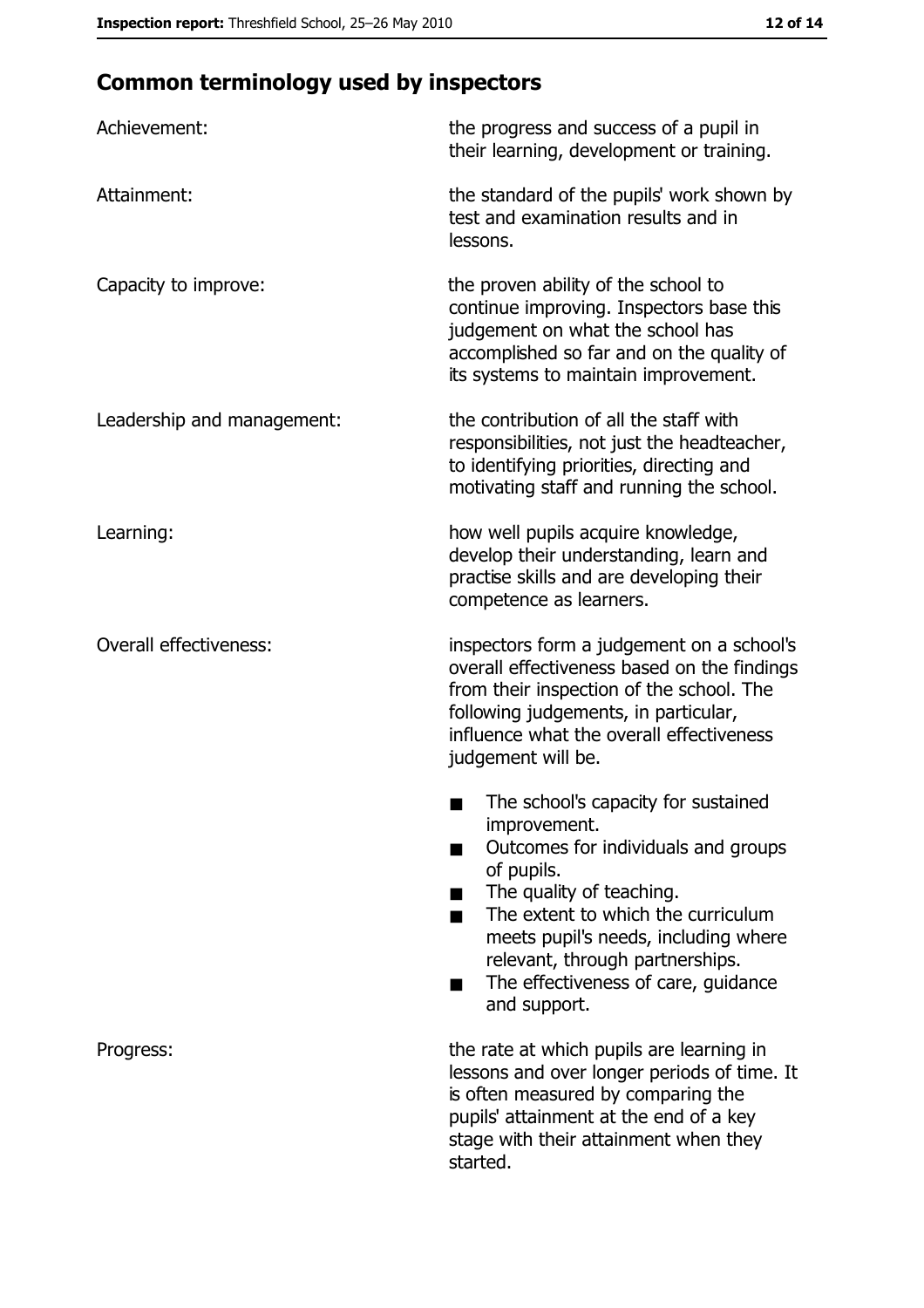This letter is provided for the school, parents and carers to share with their children. It describes Ofsted's main findings from the inspection of their school.



26 May 2010

Dear Pupils

Inspection of Threshfield School, Skipton, BD23 5NP

Firstly, may I say what a delightful time my colleagues and I had when we visited your school. Thank you for talking with us and for showing us your work. I especially enjoyed eating lunch with you and hearing all about your sporting achievements. It was very clear from our chats and the questionnaire replies we received from you and your parents and carers that you enjoy school, and think that you are safe and well cared for. Your school provides you with a good education. Good teaching allows you to make good progress. You receive good care and support, especially those of you who have medical problems or special needs. As well as working hard, you have a very positive attitude to everything the school offers, you enjoy lessons, clubs (especially the art and weaving clubs), and visits out of school. You are extremely well behaved. All this is happening because you have good leaders.

Here are some areas that would make your school more successful:

your writing is improving, but it needs to be the same standard as your reading

we would like children in the Reception class to make greater progress.  $\blacksquare$ 

We know you will do all you can to help your teachers and wish you every success in your future.

Yours sincerely Katharine Halifax Lead inspector